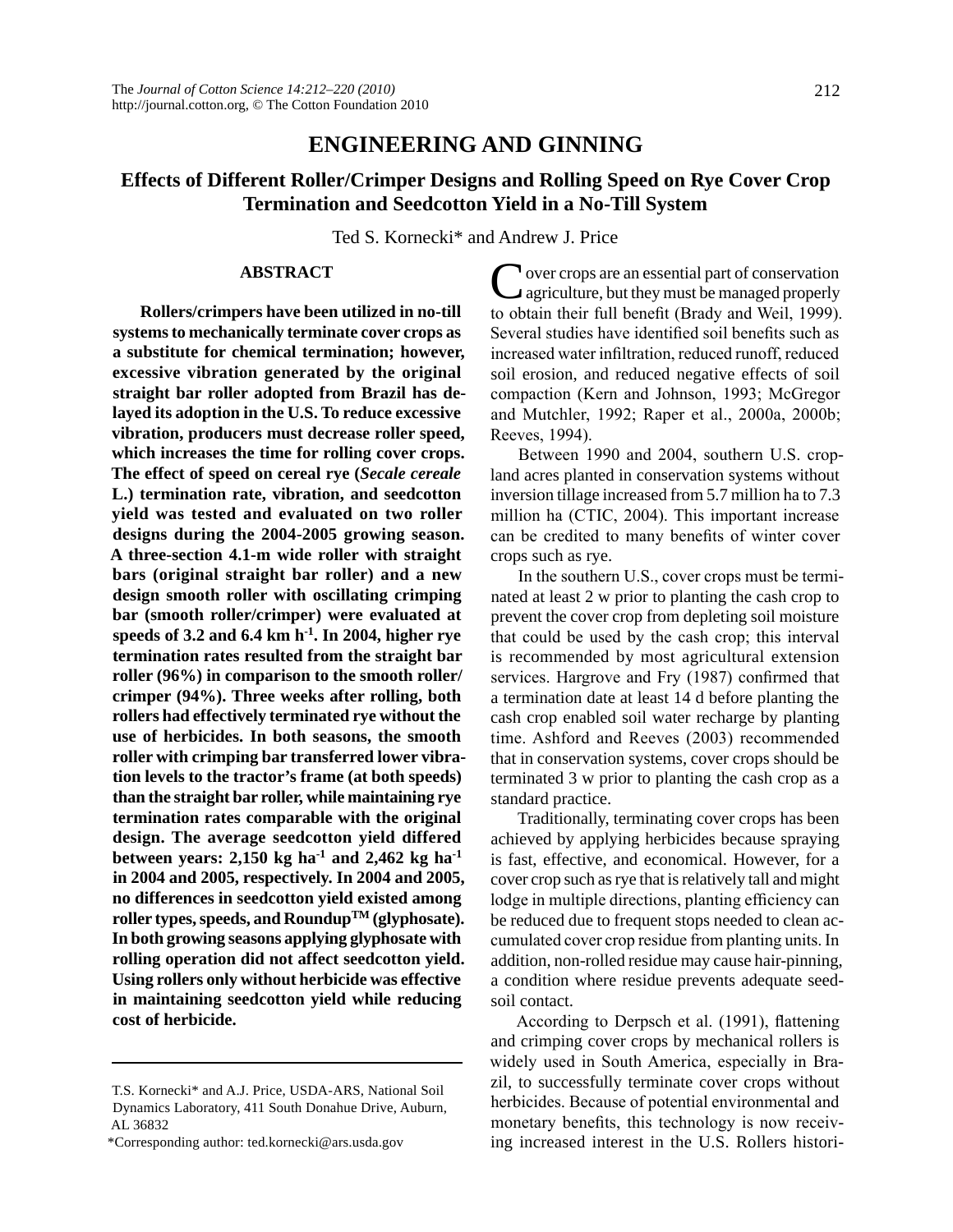cally consisted of round drums with equally spaced straight blunt bars (across the roller width) around the drum's circumference. The function of the bars is to crimp or crush the cover crop stems without cutting through; otherwise, cover crops can re-sprout. Ashford and Reeves (2003) investigated the benefits of rolling cover crops in the southeastern U.S. by comparing cover crop termination rates during a 28-d period using a roller alone and a roller with different herbicides and application rates. They indicated that when rolling was conducted at the appropriate plant growth stage (i.e., soft dough), the roller was equally effective at terminating the cover crop (94%) as chemical herbicides. In addition, Ashford and Reeves (2003) found no significant differences in kill rates between chemical and mechanical termination by the roller between 14 and 28 d prior to planting, and rye mortality above 90% was sufficient to begin planting of the cash crop due to accelerated cover crop senescence. Another important aspect of rolling cover crops is that a flat residue mat is created that lies in the direction of travel, allowing farmers to use planters for cash crop operating parallel to the rolled cover crop direction, which has been successful in obtaining proper plant establishment.

Some U.S. farmers have reported vibration problems with roller/crimper implements onfarm (Kornecki et al., 2006, 2009a; Raper et al., 2004). The main concern has been the excessive vibration generated by the original roller design at higher operating speeds. Where a roller's mass is subjected to vibration, forces are generated and these forces can cause mechanical damage to an implement and/or injury to an operator. Research shows that vibrations generated by agricultural equipment have harmful effects on operator's health including increased heart rate, headache, stomach pain, lower back pain, and spinal degeneration with long exposure to vibrations (Bovenzi, 1996; Muzammil et al., 2004; Toren et al., 2002). The International Standard Office (ISO, 1997) has developed a scale for vibrations that are dangerous to the human body. Vibration levels from 1.25 to 2.0 m sec-2 are classified as "very uncomfortable" and vibrations above  $2.0 \text{ m sec}^2$  are considered "extremely uncomfortable". Australian Standards developed limits for 8-h human exposure to vibrations; for comfort limit, fatigue limit, and health limit (detrimental effect) vibration limit levels are 0.1 m sec<sup>-2</sup>, 0.315 m sec<sup>-2</sup>, and 0.63 m sec<sup>-2</sup>, respectively (Mabbott et al., 2001).

The most effective method of alleviating roller/ crimper vibration has been to reduce travel speed, but this is neither desirable nor economical. Most farmers find reducing speed to be an unacceptable solution due to the much higher operating speeds utilized for spraying herbicides onto cover crops. Therefore, the objectives of this study were to determine: (1) the effectiveness of two roller designs in terminating cover crops as compared to chemical termination, (2) the effect of operating speed on termination rates for two roller types, (3) vibration levels generated by different roller designs at different operating speeds, and (4) operating speed and roller type effects on seedcotton yield.

## **MATERIALS AND METHODS**

In 2004 and 2005, field experiments were conducted at the Alabama Agricultural Experiment Station's E.V. Smith Research Station near Shorter, AL on a Compass loamy sand soil (thermic Plinthic Paleudults). Cereal rye cover crop (*Secale cereale* L., Elbon variety) with row spacing of 19 cm was planted 27 October 2003 and 2 November 2004 at a rate of  $100 \text{ kg}$  ha<sup>-1</sup> using a Great Plains grain drill\*\* (Great Plains Mfg., Inc., Salina, KS). Rolling treatments were applied 12 April 2004, and 2 May 2005 when rye was at the soft dough growth stage, which was a desirable growth stage for mechanical rye termination (Nelson et al., 1995).

**Rolling Treatments.** In spring 2004, two roller designs, having a width of 4.1 m and weight of 1,400 kg, were utilized: (1) straight bar roller and (2) smooth roller with crimper. Both rollers were tested at operating speeds of 3.2 and 6.4 km  $h^{-1}$ ; the  $6.4 \text{ km h}^{-1}$  speed was chosen to match speeds commonly used by tractors in field chemical applications. Termination rates by rollers were compared to rolling + glyphosate treatment sprayed at the rate of 1.12 kg ha<sup>-1</sup> (active ingredient), on the same day as the rolling operation.

The first roller was a three-section assembly (Fig. 1) constructed by Bigham Brothers, Inc.\*\* (Lubbock, TX). Each section of the straight bar roller contained a 36-cm DIA steel drum mounted to the roller's frame by two flange bearings. Seven steel crimping bars equally spaced around the perimeter were attached to the drum. Each crimping bar measured 76 mm in height and 6 mm in thickness. The second roller was a three-piece assembly prototype of the smooth roller/crimper developed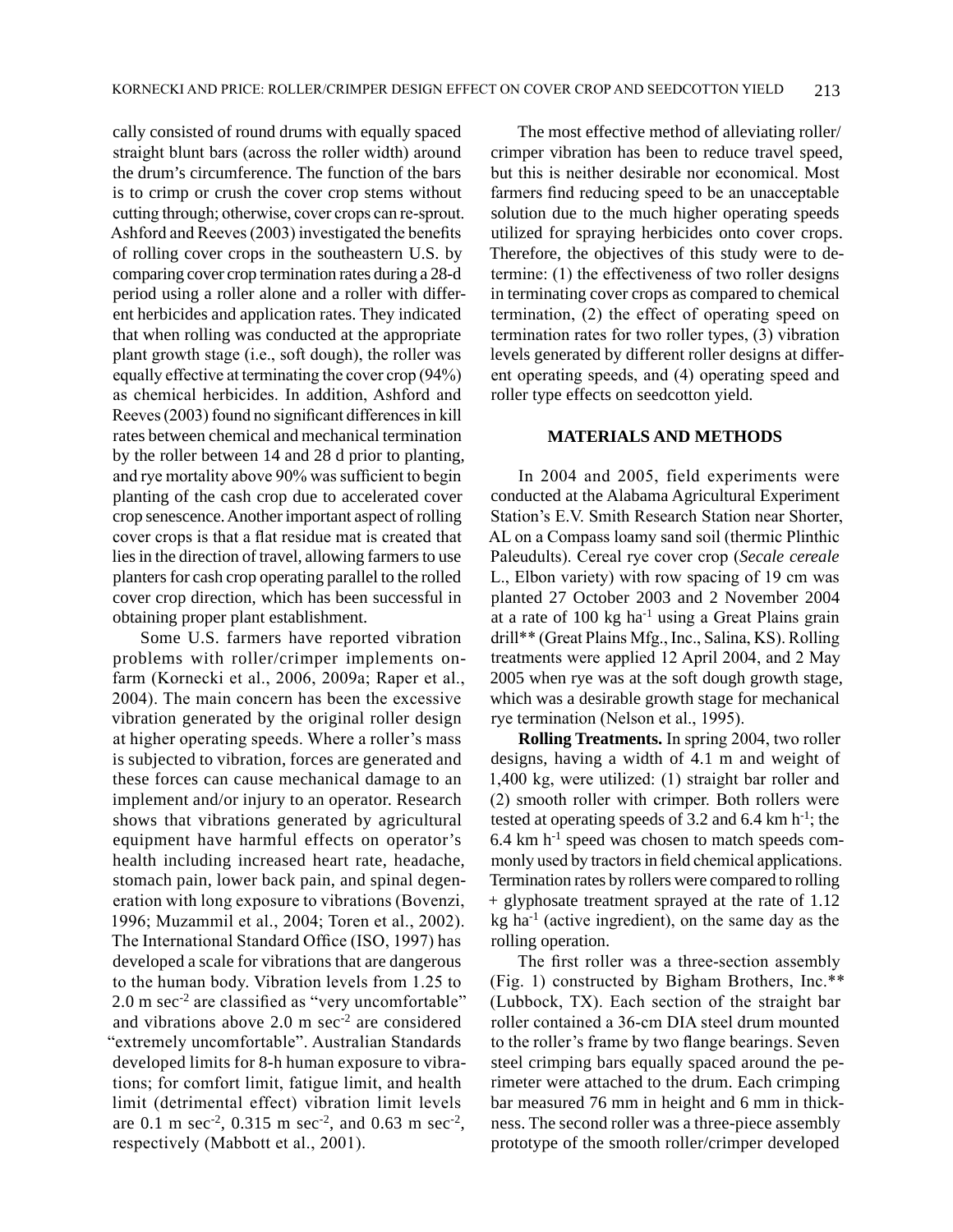and fabricated at the USDA-ARS-NSDL (Fig. 2). The smooth roller crimper comprised of a 61-cm DIA smooth drum with double cam mechanisms concentrically located inside the vertical walls of the drum and connected with crimping bar assembly via rollers. The crimping bar assembly was preloaded with two springs on each side of the drum (Fig. 2), which were responsible for the oscillation of the crimping bar around its pivot point. The springs released energy against the cams to create a downward (crimping) force on rolled cover crop residue (Kornecki and Raper, 2010).



**Figure 1. Three-section straight bar roller.**



**Figure 2. Three-section smooth roller with crimping bar assembly.**

Before treatment application, the height and the biomass of rye were measured. The height was measured at 10 randomly chosen locations throughout the plot using a custom-made scale rod and averaged for each plot. The biomass was collected from two locations in each plot using a  $0.25$  m<sup>2</sup> area  $(0.5$  m x  $0.5$  m square) frame. The collected rye biomass was oven dried for 72 h at 55oC using an electric oven (Model No. SC-350; Grieve Corporation\*\*, Round Lake, IL). Rolling direction was parallel to both rye rows and cotton planting direction. Rye senescence, based on visual desiccation, was estimated on a scale of 0 (no injury symptoms) to 100 (complete desiccation of all plants), a method commonly used in weed science (Frans et al., 1986), and was evaluated at 1, 2, and 3 w after rolling treatments. Visual rye desiccation is based on relative greenness comparing plots to the non-treated and glyphosate treatments and is a proven method to assess senescence in various winter cover crops (Ashford and Reeves, 2003; Kornecki et al., 2006, 2009a, 2009b; Price et al., 2009). Accelerometers from Crossbow Technology Inc.\*\* (San Jose, CA) were mounted on the tractor's frame to measure vibration levels to which the driver was subjected (Fig. 3a) and on the roller's frame to measure vibration due to roller motion (Fig. 3b). Vibration data from accelerometers was recorded continuously on 15 m distance (for full length of the plot) during the rolling operation utilizing a custom data acquisition system and a laptop computer. From each run (four runs per treatment), an average vibration value (RMS) was calculated by the acquisition system for each plot.



**Figure 3. Placement of one-dimensional (z-axis) accelerometer from Crossbow Technology: (a) tractor's frame, and (b) roller's frame.**



**design with four blocks (replications).**

The cotton variety planted in both 2004 and 2005 was Stoneville 5242BR. Cotton was planted using a four-row John Deere Vacuum Max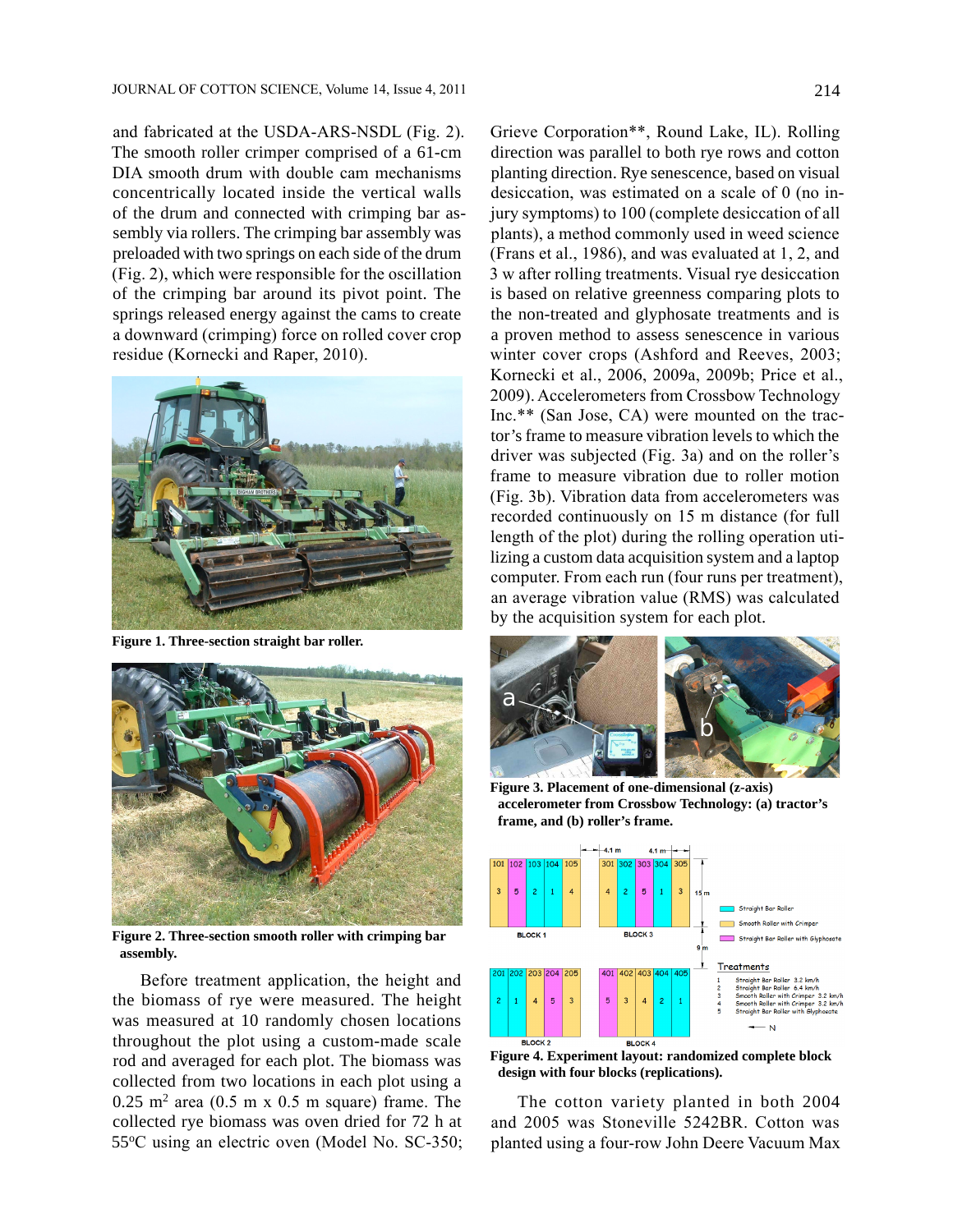planter\*\*, manufactured by Deere & Company, Moline, IL (with row spacing of 101 cm) after rye was terminated and with soil moisture condition adequate to plant cotton seeds. On 17 May 2004, after planting cotton, a starter granular nitrogen fertilizer (21-10-00-with S, Zn, and B supplements) was applied at 47 kg ha<sup>-1</sup>, followed by a granular potassium application  $(0-0-60)$  at 90 kg ha<sup>-1</sup>, and completed with a second nitrogen (32-0-0) liquid injected into soil at  $67 \text{ kg}$  ha<sup>-1</sup> on 16 June 2004. In 2004 no irrigation water was applied. In the 2005 growing season on 25 May cotton received 45 kg ha<sup>-1</sup> potassium granular fertilizer (0-0-60), and 22 kg ha<sup>-1</sup> of nitrogen granular fertilizer  $(16-16-16)$ . A liquid nitrogen fertilizer (32-0-0) at a rate of 67 kg ha-1 was injected into furrows on 6 June 2005. Cotton was irrigated once on 24 June 2005, in the amount of 18 mm. No irrigation applied in 2004. A two-row John Deere 9920 cotton picker\*\* (Deere & Company, Moline IL) was used for field harvesting the cotton. The two middle rows from each four-row plot were harvested and bagged in the field. Bags were then weighed to determine the cotton yield. The cotton yield in this experiment is referred to the harvested seedcotton, i.e., locks of cotton containing the seed and the fiber still attached.

**Experimental Design.** As depicted in Fig. 4, the experiment was a randomized complete block (RCB) design with four blocks (replications). Each block contained five equal size experimental units (plots) seeded with the rye cover crop. The RBC design was chosen for this study due to the gradual slope of the experimental area, which could result in varying soil moisture conditions. The ground surface had minor depressions (up to 50 mm) formed either from previous fall harvest or cover

crop planting and fertilizer application where higher soil moisture made soil more susceptible for equipment tires to create depressions. Such field conditions were considered normal for typical farming operations in Alabama. The study was installed in a blocked design (CRB) to minimize variation within each block (i.e., soil moisture, soil surface depressions) and to maximize variation among the blocks. Five different rolling treatments were randomly assigned to each block. A total of 20 plots (experimental units) were utilized. Each plot was 15 m long and 4.1 m wide allowing four rows of cotton to be planted in one run (Fig. 4). Data were analyzed by using the analysis of variance (ANO-VA), General Linear Model (GLM) procedure. To separate treatment effects, Fisher's protected least significant difference (LSD) test was employed at the 10% probability level ( $\alpha$  = 0.10). Percentages of rye termination were transformed using an arcsine square-root transformation method (Steel and Torrie, 1980). This transformation did not result in a change in the analysis of variance, thus, nontransformed means are presented. For vibration analysis, original vibration data (RMS values) were used. Where interactions between treatments by weeks by years occurred, data were analyzed separately, and where no interactions were present, data were combined using SAS (2001) ANOVA Analyst's linear model. Treatments were considered fixed effects and year was considered a random effect (Gomez and Gomez, 1984). Also, to determine a difference between two specific treatment means, a preplanned single degree of freedom contrast procedure as described in Steel and Torrie (1980) was performed to detect these differences at the 10% probability level ( $\alpha$  = 0.10) (Table 1).

|  |  | Table 1. Preplanned single degree of freedom contrast comparisons for rolling treatments during 2004-2005 growing seasons. |  |  |  |
|--|--|----------------------------------------------------------------------------------------------------------------------------|--|--|--|
|--|--|----------------------------------------------------------------------------------------------------------------------------|--|--|--|

| <b>Contrast</b>                                               | <b>Treatment Comparisons</b>                                                                                                                                                                          |
|---------------------------------------------------------------|-------------------------------------------------------------------------------------------------------------------------------------------------------------------------------------------------------|
| 3.2 km $h^{-1}$ vs 6.4<br>$km h^{-1}$                         | Straight bar roller at 3.2 km h <sup>-1</sup> , smooth roller crimper at 3.2 km h <sup>-1</sup> vs straight bar roller at<br>6.4 km h <sup>-1</sup> , smooth roller crimper at 6.4 km h <sup>-1</sup> |
| Straight bar roller vs<br>smooth roller crimper               | Straight bar roller at 3.2 km h <sup>-1</sup> , straight bar roller at 6.4 km h <sup>-1</sup> vs smooth roller crimper at<br>3.2 km $h^{-1}$ , smooth roller crimper at 6.4 km $h^{-1}$               |
| Straight bar roller<br>vs rolling with<br>glyphosate          | Straight bar roller at 3.2 km h <sup>-1</sup> , straight bar roller at 6.4 km h <sup>-1</sup> vs rolling/crimping with<br>glyphosate                                                                  |
| <b>Smooth roller</b><br>crimper vs rolling<br>with glyphosate | Smooth roller crimper at 3.2 km $h^{-1}$ , smooth roller crimper at 6.4 km $h^{-1}$ vs rolling/crimping<br>with glyphosate                                                                            |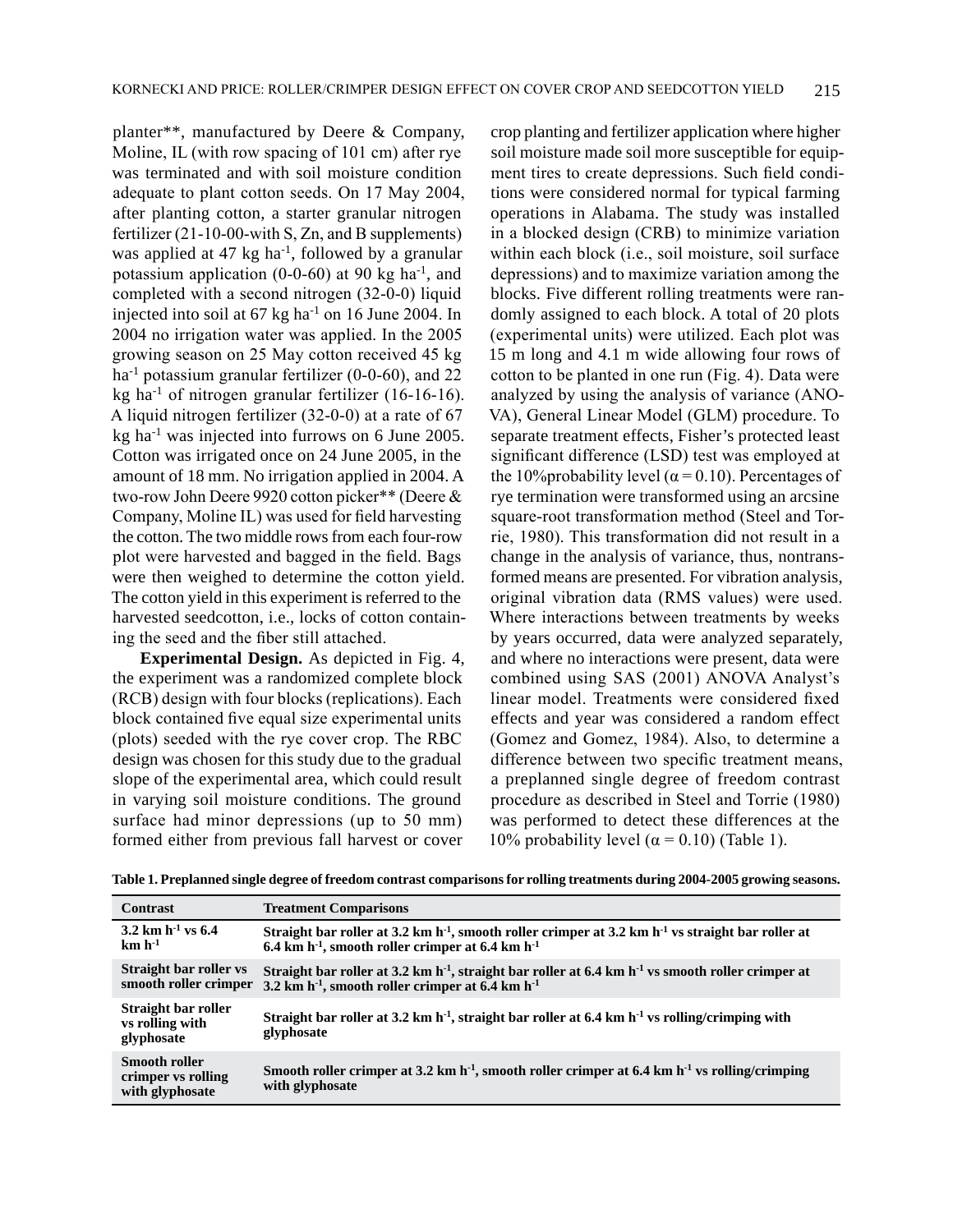#### **RESULTS AND DISCUSSION**

Statistical results from ANOVA analysis for rye biomass and seedcotton yield are presented in Table 2. There were significant differences between 2004 and 2005 in rye biomass production ( $Pr = 0.0032$ ) and seedcotton yield ( $Pr = 0.0011$ ). In addition there was a significant difference among the blocks with respect to the amount of rye biomass ( $Pr = 0.0134$ ) and seedcotton yield ( $Pr = 0.0130$ ) indicating that the choice of a RCB was an appropriate experimental design.

**Rye Biomass and Height.** There were no interactions between years and roller treatments for rye biomass and plant height. However, a significant difference was observed in rye height  $(P > F = 0.0001)$  between 2004 and 2005. In 2004 rye height measured 170 cm and in 2005 the height was only 129 cm. Similarly, there was a significant difference between production of biomass in 2004 and 2005 (*P* > *F* = 0.0032). Rye dry biomass in 2004 was  $6,444$  kg ha<sup>-1</sup>, whereas in 2005 the amount was only  $4,602 \text{ kg}$  ha<sup>-1</sup>. Rye growth was most likely inhibited due to the cold and unusually wet weather in the spring. Comparing rainfall amounts in March of 2004 and 2005, there was 281 mm of rain in 2005, whereas in the same period of 2004 the rain was only 21 mm. In addition, on 30 March 2005, hail fell on the experimental area, which had an adverse effect on rye growth. The wet spring continued between March and May of 2005 and the total rainfall recorded was 533 mm, whereas for the same period of 2004, the rainfall amount was only 201 mm.

**Rye Termination.** Interactions between years/ weeks and rolling treatments were detected for rye termination ( $P > F = 0.0001$ ), therefore years were analyzed separately by each week. In 2004, 1 w after rolling, no differences in termination rate were found between the 3.2 and 6.4 km  $h^{-1}$  roller speeds (Table 3). A significantly higher rye termination rate of 95% was produced by the straight bar roller and glyphosate treatment compared to the straight bar roller alone (26%) and the smooth bar roller (24%)  $(P > F = 0.0001)$ . Two weeks after rolling, higher rye termination was reported for the straight bar roller and glyphosate application (99.8%) compared to the straight bar roller at both speeds (32.5%), smooth roller crimper (30%) at 6.4 km  $h^{-1}$  and the smooth roller (26.3%) at 3.2 km  $h^{-1}$ . Three weeks after rolling, there were significant differences ( $P >$  $F = 0.0001$ ; LSD = 1.2) in rye termination among glyphosate with straight bar roller treatment (100%) straight bar roller (96.5% at 3.2 km h<sup>-1</sup>; 96% at 6.4 km  $h^{-1}$ ), and smooth roller with crimping bar (94.5% at 3.2 km h<sup>-1</sup>; 94% at 6.4 km h<sup>-1</sup>). Changing operating speed for each roller type did not affect rye termination. Despite these differences, both rollers effectively terminated the cover crop ( $\geq 94\%$ ) without the need for chemical application. Studies conducted by Ashford and Reeves (2003) showed similar termination rates, produced by a roller alone, 3 w after rolling. The slightly lower termination rates produced by the smooth roller/crimper might be related to incomplete contact of the oscillating bar

**Table 2. Analysis of variance from 2004 and 2005 showing degrees of freedom (df),** *F***-values and** *P***- values for rye biomass and seedcotton yield.**

| Source of variation     | df | <b>Rye biomass</b> |                | <b>Seedcotton yield</b> |                |
|-------------------------|----|--------------------|----------------|-------------------------|----------------|
|                         |    | <b>F-value</b>     | <b>P-value</b> | <b>F-value</b>          | <b>P-value</b> |
| <b>YEAR</b> $(Y) = 2$   |    | 13.45              | $0.0032*$      | 18.15                   | $0.0011*$      |
| $BLOCK(B) = 4$          |    | 5.46               | $0.0134*$      | 5.50                    | $0.0130*$      |
| Treatment $(T) = 5$     |    | 0.33               | 0.8540         | 0.81                    | 0.5449         |
| <b>Year x Treatment</b> | 4  | 0.54               | 0.7108         | 1.00                    | 0.4453         |

**\* significant at the 0.10 level of probability**

|  | Table 3. Speed effects on rye mortality (%) for three-section roller type and different weeks after rolling/crimping in 2004. |
|--|-------------------------------------------------------------------------------------------------------------------------------|
|  |                                                                                                                               |

| <b>Time</b><br>after<br>rolling | Roller type and speed (treatment)                   |                                                        |                                                     |                                                        |                                          |                     |  |
|---------------------------------|-----------------------------------------------------|--------------------------------------------------------|-----------------------------------------------------|--------------------------------------------------------|------------------------------------------|---------------------|--|
|                                 | Straight bar<br>roller<br>$(3.2 \text{ km h}^{-1})$ | Smooth roller/<br>crimper<br>$(3.2 \text{ km h}^{-1})$ | Straight bar<br>roller<br>$(6.4 \text{ km h}^{-1})$ | Smooth roller/<br>crimper<br>$(6.4 \text{ km h}^{-1})$ | Straight bar<br>roller<br>$+$ glyphosate | <b>LSD</b><br>(0.1) |  |
| Week 1                          | $25.0*$                                             | 23.8b                                                  | 26.3 <sub>b</sub>                                   | 23.8b                                                  | 95.0a                                    | 5.8                 |  |
| Week 2                          | 32.5 <sub>b</sub>                                   | 26.3c                                                  | 32.5 <sub>b</sub>                                   | 30.0b                                                  | 99.8a                                    | 3.4                 |  |
| Week 3                          | 96.0b                                               | 94.5c                                                  | 96.5b                                               | 94.0c                                                  | 100.0a                                   | $1.2\,$             |  |

\*Values of the means within rows with the same letters are not significantly different at the 10% level.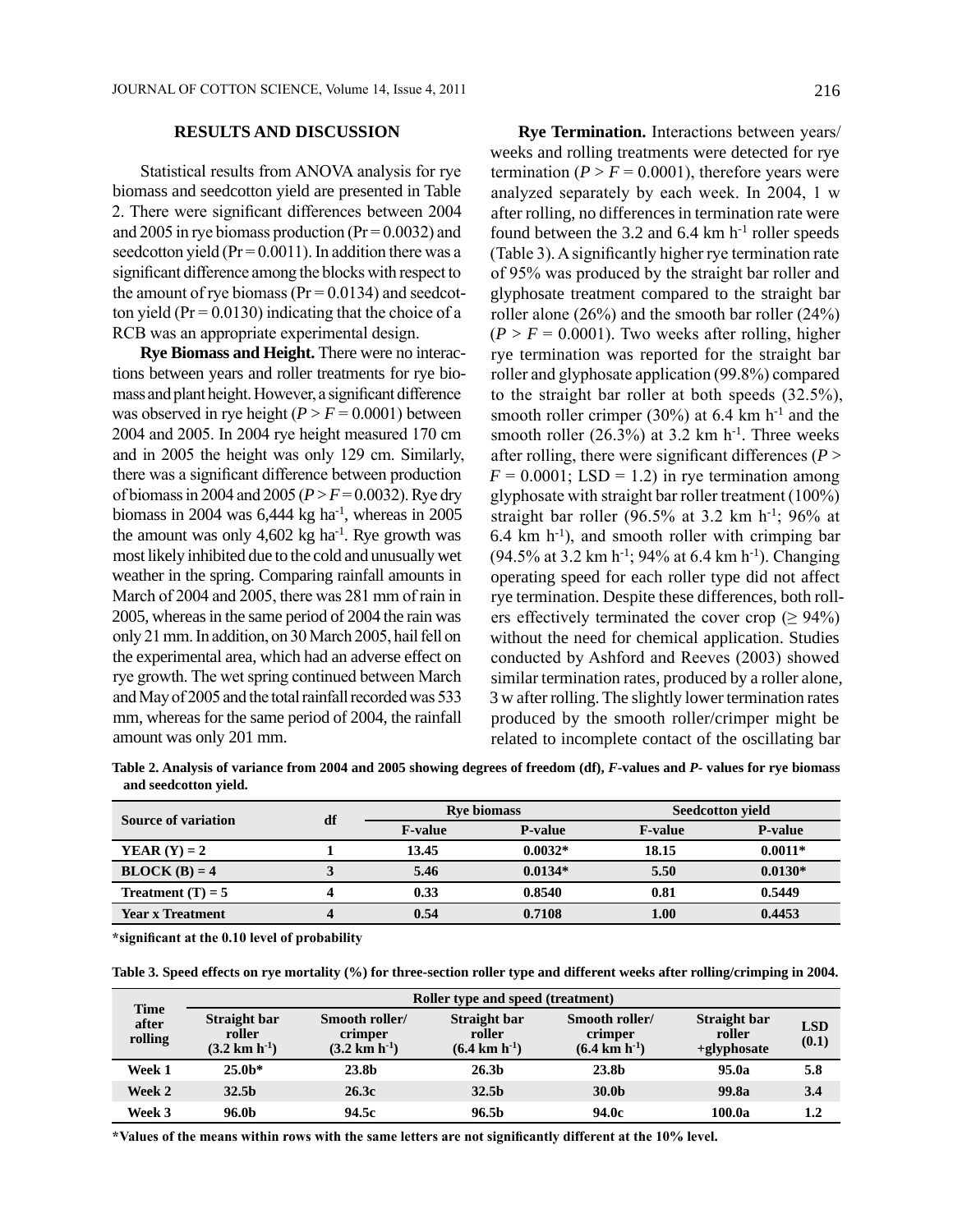with the rolled rye due to uneven ground and lower crimping pressure settings. In contrast, the straight bar roller might generate higher crimping pressure, resulting in deeper bar penetrations into the rye, thus nearly eliminating empty pockets between soil depressions and the crimping bars.

As noted in the discussion regarding rye height and biomass, spring of 2005 was unusually wet compared to 2004. Because of poor weather, rye growth was inhibited, thus rolling treatments were applied 3 w later (2 May) compared to 2004, as a proper rye termination date is based on its growth stage (between early milk and soft dough). Rye termination rates for spring 2005 are presented in Table 4. In 2005, no differences in rye termination rates were found between operating speeds for each roller type after any week. A consistently higher rye termination rate was found with straight bar roller + glyphosate in comparison with the rollers alone for each week after rolling (85% after the first week and 100% after the second and the third week). After the first week, rye termination rate for rollers alone was higher (from 76.7% to 81.7%) than reported in 2004 and was most likely related both to roller crimping action and natural rye senescence due to late rolling treatment application. The first week after rolling the straight bar roller at  $6.4 \text{ km h}^{-1}$  produced significantly higher rye termination of 81.7% compared to 76.7% by the smooth roller crimper at  $6.4 \text{ km h}^{-1}$ . After second week no differences in rye termination were present among roller types and speeds and rye termination rates were from 89.7% to 91.3%. Three weeks after rolling, all rollers effectively terminated the cover crop (from 95.7% to 97%) without the need for the supplemental herbicide application.

**Vibrations.** In 2004, vibration levels produced by the two rollers measured on the roller's frame, were not different at the same operating speed (Table 5). At  $3.2 \text{ km h}^{-1}$ , the straight bar roller generated 6.47 m sec-2, whereas the smooth roller/crimper generated 4.65 m sec-2. With increased operating speed of 6.4  $km h<sup>-1</sup>$ , vibration levels increased for both rollers: 14.41 m sec<sup>-2</sup> for the straight bar roller and 15.86 m sec<sup>-2</sup> for smooth roller/crimper (Table 5).

The smooth roller/crimper transferred lower vibration levels to tractor's frame at both speeds in comparison with straight bar roller (Table 5). The roller with crimping bar transferred most of its energy to the cover crop, thus minimizing vibration transferred to the tractor. Vibration levels at both operating speeds were not different for each roller type. However, there were differences between roller types at both speeds (Table 5). Vibration levels generated by the two rollers

| Time<br>after<br>rolling | <b>Roller type and speed (treatment)</b>            |                                                              |                                                            |                                                        |                                                 |                     |  |
|--------------------------|-----------------------------------------------------|--------------------------------------------------------------|------------------------------------------------------------|--------------------------------------------------------|-------------------------------------------------|---------------------|--|
|                          | Straight bar<br>roller<br>$(3.2 \text{ km h}^{-1})$ | <b>Smooth</b><br>roller/crimper<br>$(3.2 \text{ km h}^{-1})$ | <b>Straight</b><br>bar roller<br>$(6.4 \text{ km h}^{-1})$ | Smooth roller/<br>crimper<br>$(6.4 \text{ km h}^{-1})$ | <b>Straight</b><br>$bar$ roller +<br>glyphosate | <b>LSD</b><br>(0.1) |  |
| Week 1                   | <b>78.3bc</b>                                       | 80.0bc                                                       | 81.7ab                                                     | 76.7c                                                  | 85.0a                                           | 4.70                |  |
| Week 2                   | 90.7bc                                              | 90.0 <sub>bc</sub>                                           | 90.3bc                                                     | 89.7c                                                  | 100.0a                                          | 1.30                |  |
| Week 3                   | 95.7 <sub>b</sub>                                   | 96.7b                                                        | 97.0b                                                      | 96.3b                                                  | 100.0a                                          | 1.68                |  |

**Table 4. Speed effects on rye termination (%) for three-section roller type and different weeks after rolling/crimping in 2005.** 

\*Values of the means within rows having with the same letters are not significantly different at the 10% level.

**Table 5. Speed effects on vibration levels measured on roller and tractor frames for a three-section straight bar roller and smooth roller/crimper in 2004 and 2005.**

|                            |                                  | Year                                    |                      |                     |                      |  |
|----------------------------|----------------------------------|-----------------------------------------|----------------------|---------------------|----------------------|--|
|                            | Roller<br>speed<br>$(km h^{-1})$ | 2004                                    |                      | 2005                |                      |  |
| <b>Roller type</b>         |                                  | Vibration source (m sec <sup>-2</sup> ) |                      |                     |                      |  |
|                            |                                  | <b>Roller frame</b>                     | <b>Tractor frame</b> | <b>Roller frame</b> | <b>Tractor frame</b> |  |
| <b>Straight bar roller</b> |                                  | 6.47b                                   | 0.88 <sub>b</sub>    | 6.31b               | 1.03c                |  |
| Smooth roller crimper      | 3.2                              | 4.65 <sub>b</sub>                       | 0.50 <sub>b</sub>    | 4.31b               | 1.21c                |  |
| <b>Straight bar roller</b> |                                  | 14.41a                                  | 1.93a                | 11.63a              | 2.98a                |  |
| <b>Smooth roller</b>       | 6.4                              | 15.86a                                  | 1.89a                | 10.47a              | 1.67 <sub>b</sub>    |  |
| LSD at $\alpha$ =0.1       |                                  | 3.21                                    | 0.60                 | 2.8                 | 0.31                 |  |

\*Values of the means within columns with the same letters are not significantly different at the 10% level.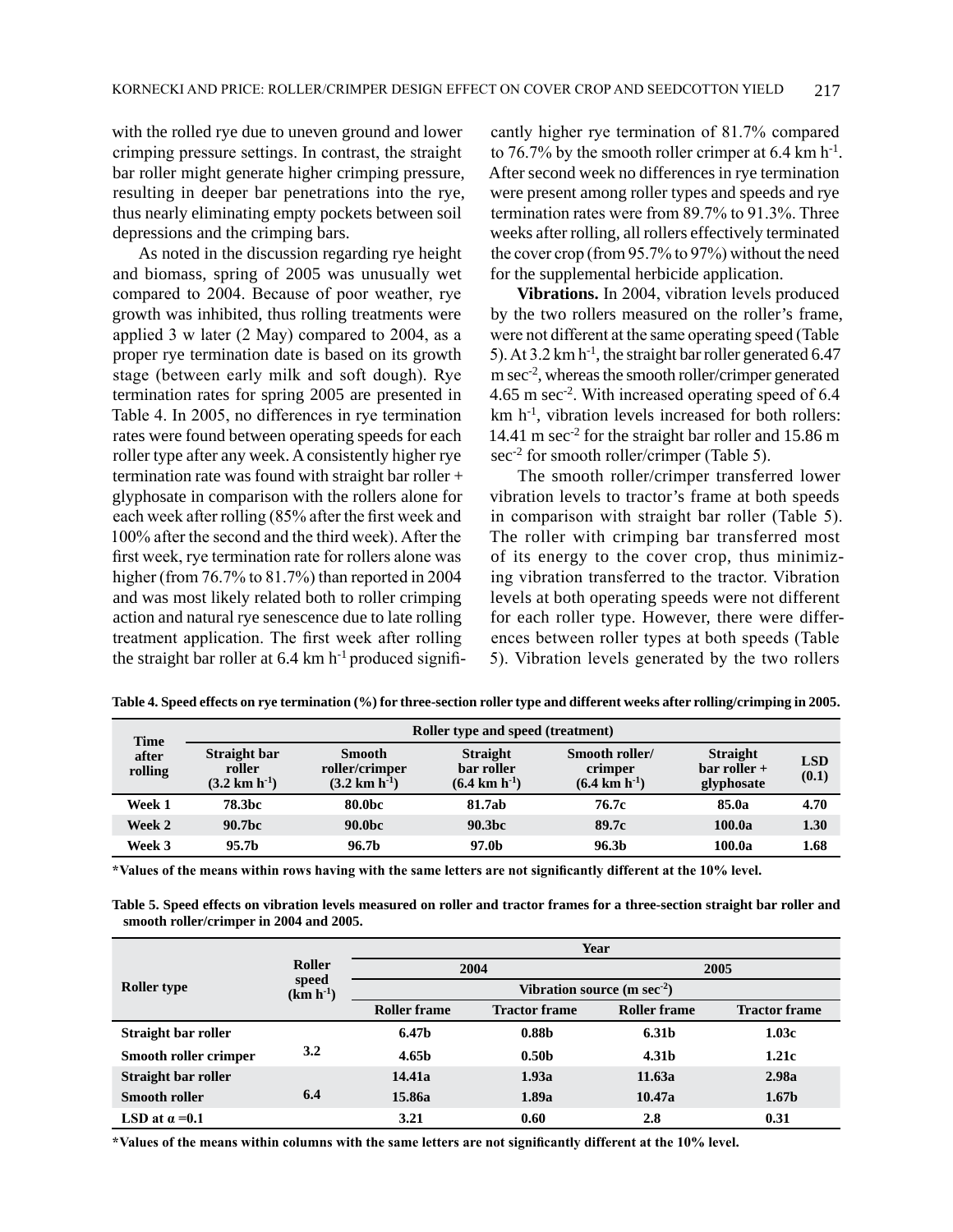on the tractor frame were above ISO (1997) and Australian limits (Mabbott et al., 2001). However, the smooth roller/crimper generated lower vibration levels:  $0.50$  m sec<sup>-2</sup> and  $0.88$  m sec<sup>-2</sup> at  $3.2$ and  $6.4 \text{ km h}^{-1}$ , respectively, which are below the "very uncomfortable limit" as determined by ISO (1997). In contrast, the straight bar roller generated vibration levels of 1.93 m sec<sup>-2</sup> and 1.89 m sec<sup>-2</sup> at 3.2 and 6.4 km  $h^{-1}$ , respectively, which were within "very uncomfortable limit" and could cause discomfort to the operator. In 2005 vibration levels generated by the rollers both at roller and tractor frame were comparable with levels generated in the 2004 test. In 2005, at  $3.2 \text{ km h}^{-1}$  no significant differences were detected between the two roller types; although straight bar roller generated higher numerical vibration level on roller's frame (6.31  $m \sec^2$  in comparison with the smooth roller crimper. Increasing operating speed to 6.4 km h-1 significantly increased vibration for the two roller types, and as with lower speed, there were no significant differences in vibration generated between the two rollers; but again slightly higher numerical vibration level was generated by straight bar roller (11.63 m sec $-2$ , Table 5). In 2005, there were no significant differences on tractor frame vibrations between two roller types at 3.2 km h<sup>-1</sup>. Compared to lower speed, with increasing speed to 6.4 km h-1, there was significant increase in vibration on the tractor frame for two roller types. Also within the higher speed there was a significant difference in vibration level generated by each roller. The straight bar roller generated higher vibration levels  $(2.98 \text{ m sec}^2)$ , which were above "extremely uncomfortable limit" (ISO, 1997). The lower vibration on tractor frame were generated by the smooth roller crimper  $(1.67 \text{ m sec}^2)$ , and were below the "very uncomfortable limit" as determined by ISO (1997).

**Seedcotton Yield.** There was a significant difference in seedcotton yield between 2004 and 2005 growing seasons ( $P > F = 0.0011$ , Table 2). In 2004 seedcotton yield was collected at the beginning of November and the average yield was  $2,150$  kg ha<sup>-1</sup>. Results obtained from contrast procedure showed that there were no significant differences in seedcotton yield between two operating speeds and among straight bar roller, smooth roller with crimping bar and straight bar roller with glyphosate  $(P > F =$ 0.357) (Fig. 5). In 2004 adding glyphosate to rolling operation did not increase seedcotton yield.



**Figure 5. Operating speed and roller type effect on seedcotton yield in 2004 growing season.**

In 2005, seedcotton yield was collected at the end of October and the average yield was 2,462 kg ha-1.From contrast comparisons no significant differences in seedcotton yield was recorded among two roller types, and rolling with glyphosate application. Rollers operating speed for both roller designs did not affect seedcotton yield. No significant differences in seedcotton yield was found between the straight bar roller, and the smooth bar roller with crimping  $bar(P > F = 0.439)$  (Fig. 6). In both growing seasons applying glyphosate with rolling operation did not affect seedcotton yield. Based on the results, utilizing rollers only without glyphosate application can be effective in maintaining seedcotton yield while reducing cost of herbicide.



**Figure 6. Operating speed and roller type effect on seedcotton yield in 2005 growing season.**

#### **CONCLUSIONS**

In the 2004 experiment, both roller designs effectively terminated the cover crop  $(> 94\%)$  3 wk after rolling, without the need of herbicide. Similarly in 2005, after 3 wk, both rollers effectively terminated the cover crop (97%). In 2004,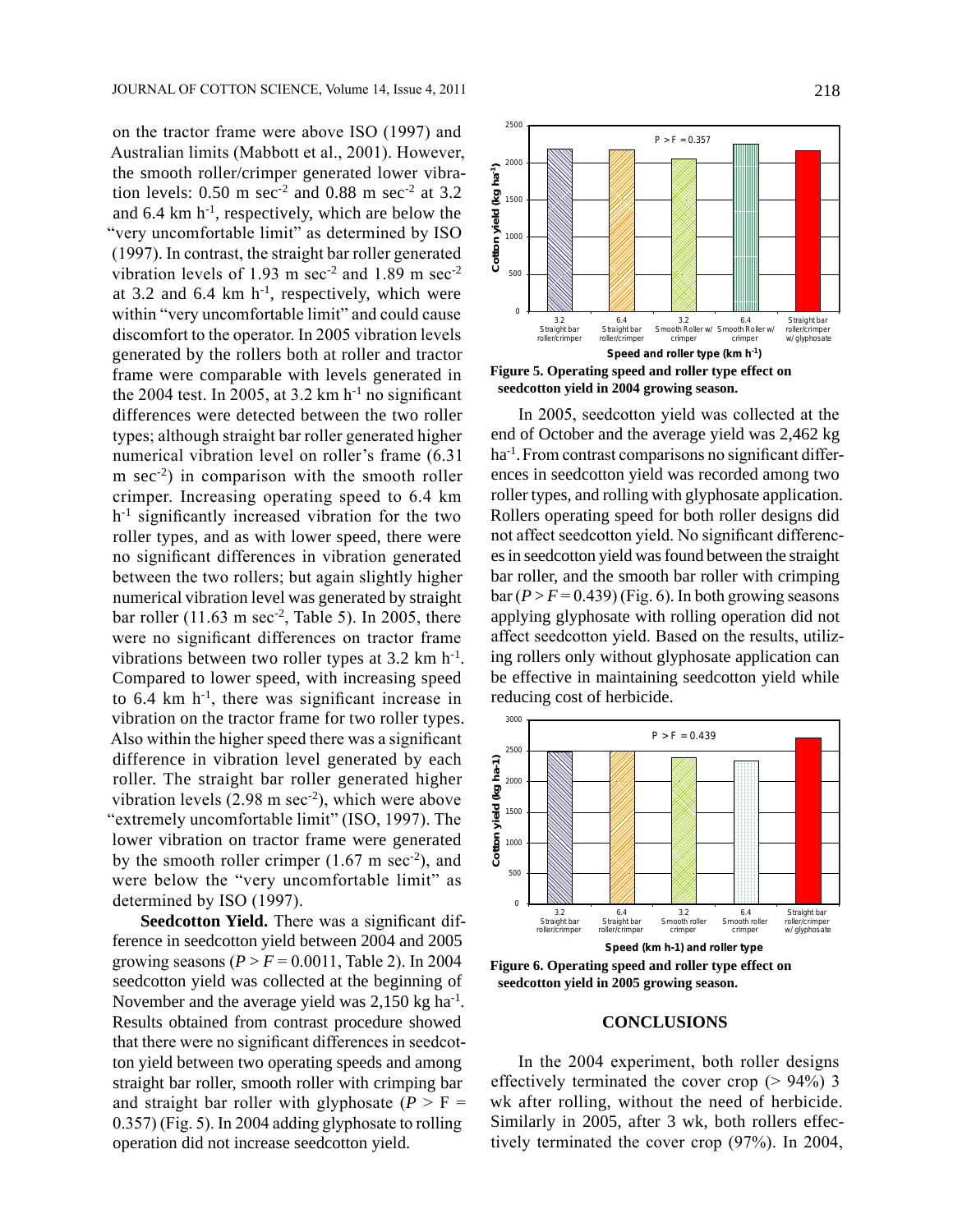an increase in operating speed had no effect on termination rates. In 2005, an increase in operating speed did not affect termination rate for either roller type, except the first week after rolling. In both years, increased operating speed significantly increased vibration levels that were measured on the roller's frame for all roller types. However, in 2004, no differences in vibration levels on the roller's frame were observed between the two rollers within the same operating speed. The smooth roller/crimper transferred lower vibration levels to the tractor's frame than the straight bar roller, and these levels are below the "very uncomfortable limit" as determined by ISO (1997). In 2005, differences in vibration levels at the tractor frame were reported for the three rollers at both speeds. The lowest vibration at tractor frame was generated by the smooth roller crimper that was below ISO limits and was half the vibration generated by the straight bar roller. In both years, no differences in cotton yield were observed among roller types, operating speeds, or chemical treatment (glyphosate). Applying glyphosate with rolling rye did not affect cotton yield. Based on results from two growing seasons, rolling/crimping of cover crops without supplemental glyphosate application was effective in maintaining cotton yield while reducing cost of glyphosate. Different weather conditions in each year significantly influenced cotton yield.

### **DISCLAIMER**

\*\* The use of trade or company names does not imply endorsement by the USDA-ARS.

## **ACKNOWLEDGMENT**

The authors wish to thank Eric Schwab, Dexter LaGrand and Morris Welch for their invaluable assistance with conducting field experiments, instrumentation, and data collection and preparation.

#### **REFERENCES**

- Ashford, D.L. and D.W. Reeves. 2003. Use of a mechanical roller crimper as an alternative kill method for cover crop. Amer. J. Alternative Agric. 18(1):37–45.
- Bovenzi, M. 1996. Low back pain disorders and exposure to whole body vibration in the workplace. Semin Perinatol. 20:38–53.
- Brady, N.C. and R.R. Weil. 1999. The Nature and Properties of Soils, Twelfth ed. Prentice-Hall, Inc., Upper Saddle River, NJ.
- Conservation Technology Information Center [CTIC]. 2004. Conservation tillage trends 1990-2004. National Crop Residue Management Survey. West Lafayette, IN; http:// www.conservationinformation.org/Core4/Conservation%20Tillage/
- Derpsch, R., C.H. Roth, N. Sidiras, and U. Köpke. 1991. Controle da erosão no Paraná, Brazil: Sistemas de cobertura do solo, plantio directo e prepare conservacionista do solo. Deutsche Gesellschaft für Technische Zusammenarbeit (GTZ) GmbH, Eschborn, SP 245, Germany.
- Frans, R., R. Talbert, D. Marx, and H. Crowley. 1986. Experimental design and techniques for measuring and analyzing plant response to weed control practices. p. 37–38. *In* N. D. Camper (ed.), Research Methods in Weed Science, 3rd ed., Southern Weed Sci. Soc., Champaign, IL.
- Gomez, K.A. and A.A. Gomez. 1984. Statistical Procedures for Agricultural Research, 2nd ed., John Wiley & Sons, Inc., New York, NY.
- Hargrove, W.L. and W.W. Frye. 1987. The need for legume cover crops in conservation tillage production. p. 1–5. *In* J.F. Power (ed.), The Role of Legumes in Conservation Tillage Systems. Soil Conserv. Soc. of Am., Ankeny, IA.
- International Organization for Standardization [ISO]. 1997. International Standard #2631-1. Mechanical vibration and shock—Evaluation of human exposure to wholebody vibration. International Standard Office, Geneva, Switzerland.
- Kern, J.S. and M.G. Johnson. 1993. Conservation tillage impacts on national soils and atmospheric carbon levels. Soil Sci. Soc. Am. J. 57:200–210.
- Kornecki, T.S., A.J. Price, and R.L. Raper. 2006. Performance of different roller designs in terminating rye cover crop and reducing vibration. Appl. Eng. Agric. 22:633–641.
- Kornecki, T.S., A.J. Price, R.L. Raper, and F.J. Arriaga. 2009a. New roller/crimper concepts for mechanical termination of cover crops in conservation agriculture. Renewable Agric. Food Sys. 24:165–173.
- Kornecki, T.S., A.J. Price, R.L. Raper, and J.S. Bergtold. 2009b. Effectiveness of different herbicide applicators mounted on a roller/crimper for accelerated rye cover crop termination. Appl. Eng. Agric. 25:819–826.
- Kornecki T.S. and R.L. Raper. 2010. Roller system for cover crop termination. United States Patent # 7,604,067 B1, granted October 20, 2010.